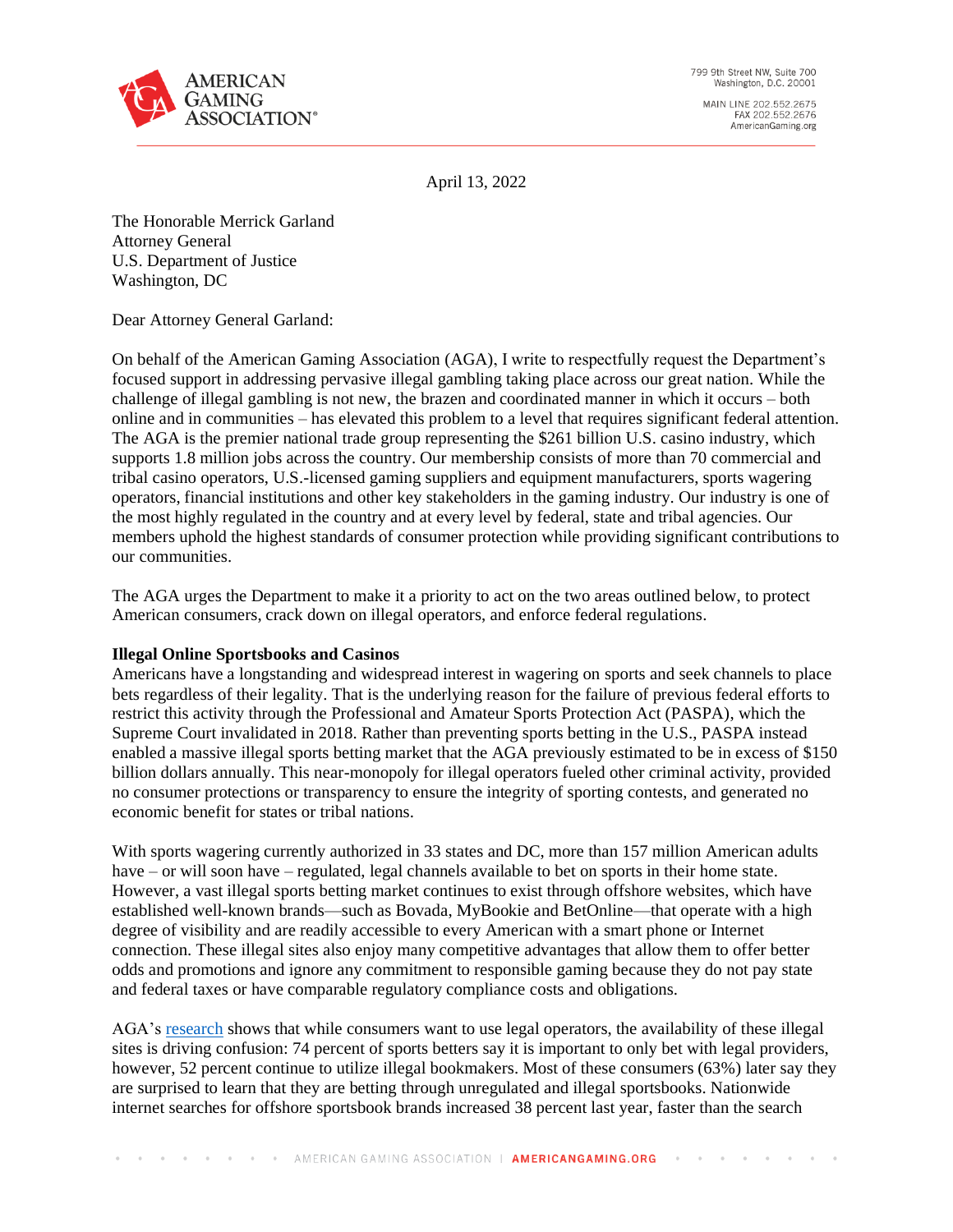growth for legal U.S. operators, and searches for offshore brands represented a majority of all sportsbook searches. Bovada alone accounts for 50 percent of all searches.

Similarly, illegal online casinos operate openly and often target U.S. customers through paid advertising. These illegal sportsbooks and casinos create numerous societal costs. In addition to violating the law, the games offered by these sites do not meet testing or regulatory standards to ensure fair play and payouts, age-verification, or security of personal and financial data. Jurisdictions with authorized gaming implement rigorous responsible gaming protections and widely offer self-exclusion lists to assist users who may have difficulty controlling their play – but clearly the illicit platforms do not implement such lists and as a result, the most vulnerable users are likely to end up using these options. Illicit gambling operations have also been known to at times simply disappear, walking away with their customers' funds in the process. Our current state-based licensing and regulatory regime ensures this cannot happen in the legal market.

The Justice Department is the only law enforcement entity that can credibly address these illegal offshore sportsbooks and casinos. The AGA recognizes and appreciates the enforcement challenges associated with this form of transnational crime and is grateful for the FBI's recent public service announcement to better educate Americans about the dangers associated with illegal gambling operations. However, the pervasiveness of this illicit activity requires more sustained attention and action from the Department. While prosecutions and convictions may be difficult to secure, the AGA firmly believes that the Department can make a strong and meaningful statement by investigating and indicting the largest offshore operations that openly violate federal and state laws. This action would provide much-needed clarity that these websites are criminal enterprises, which can help to deter the American public from visiting these sites and prompt businesses to take appropriate action to ensure they are not supporting them.

## **Unregulated "Skill Game" Machines**

As the AGA highlighted in [previous comments](https://www.americangaming.org/wp-content/uploads/2022/03/AGA-Comment-Gambling-Devices-Act-Nov.-29-202198.pdf) to the Department, there continues to be a growing number of companies that design, manufacture, sell or operate machines that mimic regulated gambling devices, using drums or reels with insignia or other symbols that players "spin" to win prizes, including money. The manufacturers of such machines argue that their games are "skill-based" or operate in other "gray areas" of the law, thereby exempting them from regulation. However, these machines function similarly to traditional slot machines, and in fact, many consumers do not know the difference between regulated gambling devices and these so-called "skill-based" or "gray" machines in numerous markets throughout the country.

As outlined in AGA's [report,](https://www.americangaming.org/wp-content/uploads/2021/04/Unregulated-Gaming-Machines-White-Paper-Final.pdf) these illegal and unregulated machines put consumers at risk. While regulated gaming machines undergo rigorous testing to ensure game integrity and fairness, there is no such oversight for these illegal or unregulated games. Nor do the machines comply with anti-money laundering or cybersecurity standards established by relevant governing bodies. Further, while the regulated gaming industry invests hundreds of millions of dollars annually to support responsible gambling and works every day to ensure that regulated gaming is enjoyed responsibly, illegal and unregulated machines can prey on the most vulnerable consumers – including minors. These machines are also often tied to criminal activity, including money laundering, drug trafficking, violent crime and more.

Regardless of any perceived ambiguity under state laws that these device manufacturers are attempting to exploit or circumvent, it is clear these machines meet the federal definition of a gambling device. Therefore, those engaged in the business of manufacturing, repairing, buying, selling, leasing or using these gambling devices that enter interstate or foreign commerce should be required to file a registration with the Department annually, as required by the Johnson Act.